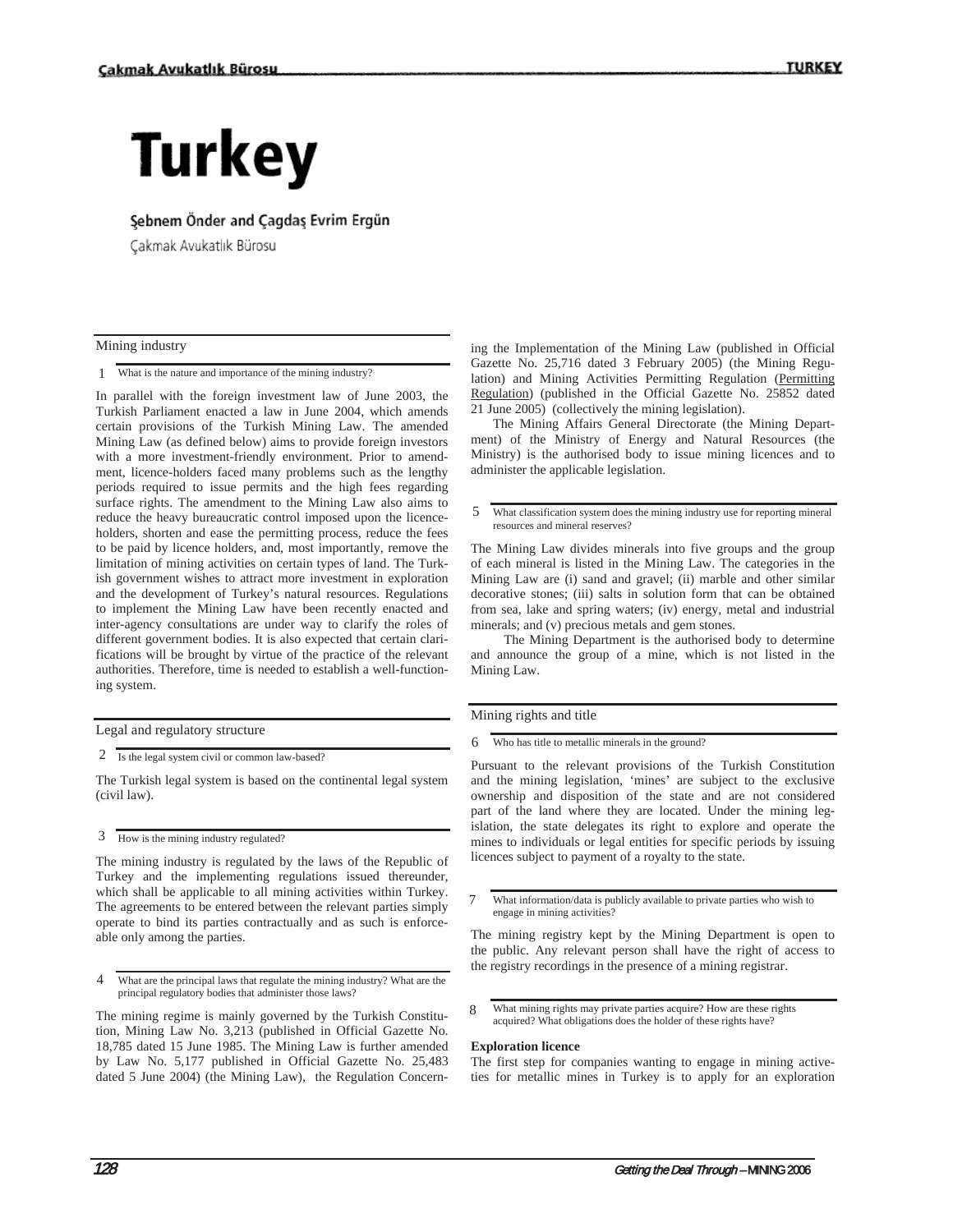licence. The right of priority is essential in applications, which is determined in accordance with the date of application. The exploration licence is granted to the mining right holder by the Mining Department in accordance with the area limitations stated in the mining legislation.

The exploration licence is a certificate granting an authority for exploration of a mineral within the determined area. The licence-holder is considered as the finder of the mines.

#### **Operation licence**

Before the end of the exploration licence period,the licence-holder shall apply for an operation licence. The operation licence shall only be given to the exploration licence-holders. The individuals or companies will be entitled to an operation licence by making an application. Operation licence is an instrument granting the licence-holder the right to operate a mine in accordance with the mining legislation. The operation licence is granted to the miningright holder by the Mining Department. The licence-holder may continue exploration activities during the operation period.

An operation licence-holder is obliged to undertake certain obligations as required by the mining legislation. These obligations can be summarised as follows:

- A certain amount of duty and a security deposit must be deposited for each licence.
- The licence-holder must pay the necessary royalty to be collected over the extracted mines.
- All written declarations on technical and financial matters and all reports issued by authorised companies under the mining legislation shall be deemed final and true. The licence holders shall be held responsible for the accuracy of all of their declarations other than the technical matters.
- The operation licence-holder must, by the end of April of each year, submit to the Mining Department all technical documents, a sales information form, and an activity information form relating to its operational activities of the previous year.
- The operation licence-holder must employ at least one mining engineer as a technical supervisor (*teknik nezaretçi*) for supervision of mine extraction activities. Project companies (a) employing at least 30 workers; or (b) employing at least 15 workers and operating the mine with underground production methods, are obliged to employ a permanent technical supervisor.
- The licence-holder is obliged to make the necessary applications for obtaining the necessary permits.

Is there any distinction between the mining rights that may be acquired by 9 domestic parties and those that may be acquired by foreign parties?

The Mining Law clearly sets forth that the mining rights may only be given to either Turkish citizens or legal entities established under Turkish laws. Accordingly, only Turkish citizens, who are entitled to use their civil rights, and the companies established under Turkish laws specifically for mining purposes are entitled to hold mining rights.

Under Turkish law, foreign persons and companies domiciled abroad may establish a company in Turkey. Companies that are established in Turkey with foreign capital are deemed Turkish companies subject to the provisions of the Turkish Commercial Code. Therefore, they are also entitled to hold mining rights with no specific limitation.

10 How are mining rights protected?

The Ministry is authorised to settle disputes to protect the vested rights of the licence-holders. However the decisions of the Ministry are not final and may be challenged before Turkish administrative courts. Since minerals are subject to the exclusive ownership and disposition of the state, any matter including granting or transfer of a mining right and operation of mines are within the exclusive jurisdiction of Turkish courts. Nevertheless, contractual obligations of the parties not relating to the core mining rights may be freely determined by the parties in accordance with the principle of freedom of contract.

How do the rights of aboriginal, indigenous or currently or previously disadvantaged peoples affect the acquisition or exercise of mining rights? 11

As stated above the right of priority is essential in applications. Accordingly, the rights of aboriginals are not specifically pro tected. As for surface rights, the Mining Law provides minelicence holders the right to request from the Ministry the issuance of a 'public benefit' decision and, accordingly, expropriation of privately-owned lands needed for mining activities. When it is determined by the Ministry that such expropriated land is no longer necessary for mining activities, the licence-holder shall return the land to its previous owner upon receipt of payment (at the market price).

What surface rights may private parties acquire? How are these rights acquired? 12

Under the provisions of the Turkish Civil Code and the mining legislation, mines are accepted as immovable properties (i.e. lands and buildings upon them); therefore the ownership of mines shall be registered with the Mining Registry. However, the ownership of mines does not cover the ownership of the immovable properties where mines are located. Therefore, it is necessary to create a usufruct or easement right over the mine exploration areas in order to realise any drilling works, exploration of underground waters or realisation of any other activities required for mining activities.

#### **Privately-owned land**

The legal options to utilise privately-owned land can be summarised as follows: (i) purchasing; (ii) establishing usufruct right over the land (by making an application to the Mining Department); (iii) leasing; and (iv) having the land expropriated in accordance with the mining legislation.

The operation licence-holder is obliged to obtain written approval of the land owner for its mining activities to be conducted 20 metres away from the land. The mining legislation does not govern the consequences in case of failure to obtain the above stated approval of the land owner. In case of such dispute, it is advisable that the licence-holder apply to the Ministry to act as a coordinator in such dispute.

#### **State-owned land**

State-owned land covers (a) the land registered in the name of the Treasury; and (b) the land under the ruling and disposal of the State, even if it is not registered in the name of the Treasury.

 The legal options to use state-owned land can be summarised as follows: (i) purchasing; (ii) leasing; and (iii) obtaining a usufruct right. In order to benefit from usufruct right over stateowned land, a prior permission needs to be obtained from the Ministry of Finance, National Estate General Directorate. An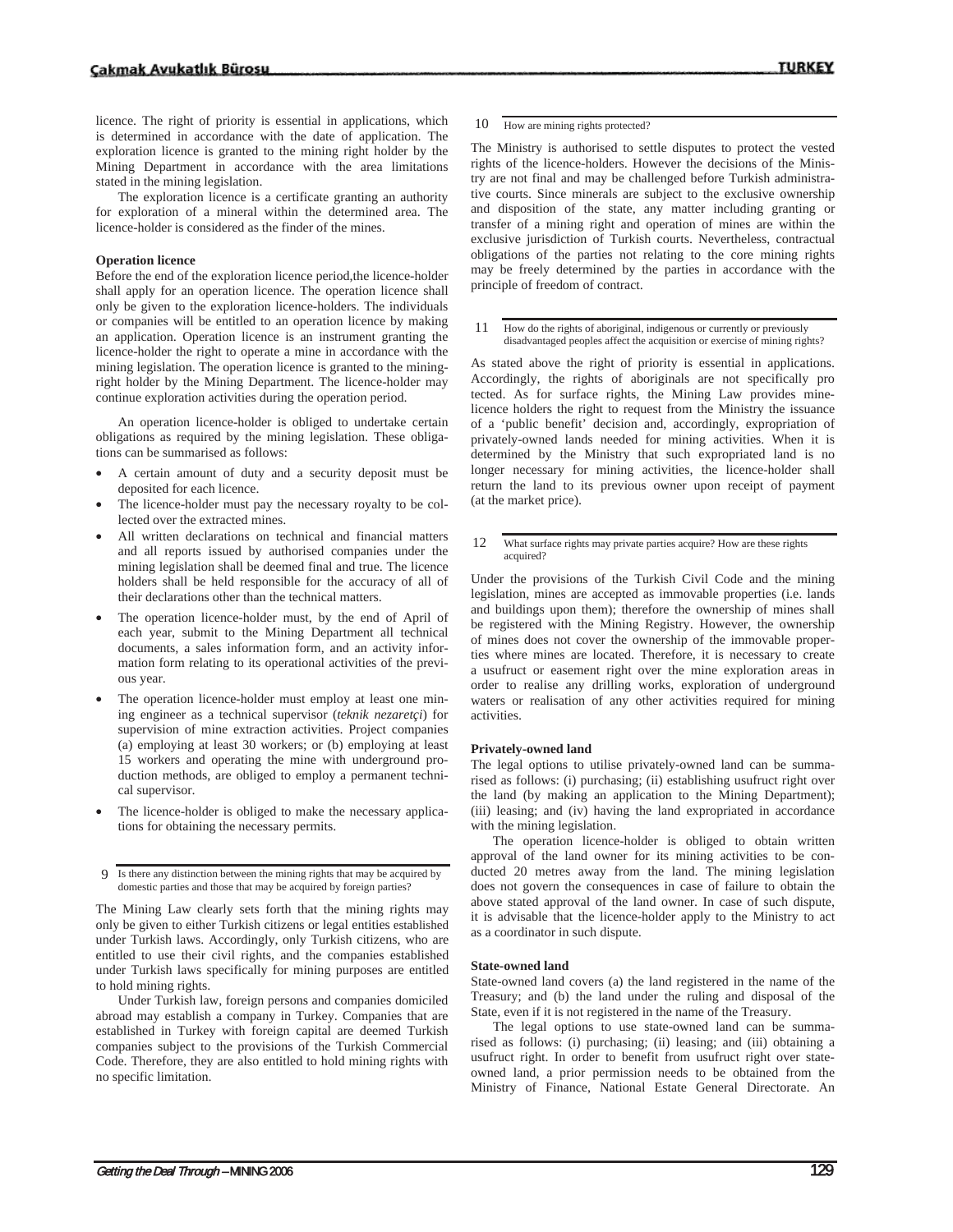undertaking is signed by the beneficiary of the usufruct right and then the right is registered in the relevant land title registry.

 Under the Mining Law, mining operations to be carried out on state-owned land will not be subject to any payment for usage of such land. However for mining activities conducted within stateowned land, a 30 per cent mark-up on the royalty shall be charged. In the event that mining activities are conducted within a forest area exceeding five hectares, the above-stated mark-up shall not be charged for areas exceeding five hectares. Instead, forest fees shall be charged for such areas.

 Further, the operation licence-holder is obliged to obtain the approval of the Mining Department for its mining activities to be conducted 60 metres away from land allocated for public services such as schools, hospitals, highways, etc.

Duties, royalties and taxes

What duties, royalties and taxes are payable by private parties carrying on mining activities? Are these duties, royalties and taxes revenue-based or profits-based? 13

The licence-holder must pay a royalty to be collected over the extracted mines in the amount of 2 per cent of the pit-head sale price for minerals including the metallic minerals. Accordingly, the royalties are revenue-based.

The royalty will be levied by an addition of 30 per cent for the mining activities conducted on state-owned lands. If the stateowned land in use has a forest status, then the royalty shall be paid directly to the Forestry General Directorate. For forest areas of more than 5 hectares, licence-holders will pay the requisite forest fees but will not be obliged to pay the additional 30 per cent royalty. The mining legislation provides an advantage to the licence-holders of not paying 50 per cent of the whole royalty if the extracted ores are processed in Turkey to provide an additional value to the Turkish economy.

The operation licence-holders are obliged to pay an annual licence fee to be determined by the Ministry of Finance every year.

What tax advantages/incentives are available to private parties carrying on mining activities? 14

The incentives to be granted to mining under the Mining Law are not clear, since it is stated that the incentives to be granted to mining activities shall be decided by the Council of Ministers, which has not made a decision yet.

15 Is there any distinction between the duties, royalties and taxes payable by domestic parties and those payable by foreign parties?

There is no distinction between the duties, royalties and taxes payable by Turkish licence-holder companies and those payable by foreign capital Turkish companies.

Business structures

What are the principal business structures used by private parties carrying on mining activities? 16

The licence-holders can either be (i) Turkish citizen individuals; or (ii)legal entities incorporated under the laws of Turkey for mining purposes; or (iii) public authorities and organisations vested with the necessary powers.

Limited liability company (LS) and joint stock companies (AS) are the most commonly-used business structures.

Financing

The principal source of financing for mining activities is balance sheet financing. Project financing is rarely used. The domestic public securities market does not play a major role in financing the mining industry.

Restrictions and limitations

What restrictions and limitations are imposed on the import of machinery and equipment or services required in connection with mining activities? 18

The import of new machinery and equipment required in connection with mining activities is not subject to any restriction or limitation. However, the import of certain machinery and equipment, which is older than 10 years, is either restricted or prohibited. Pursuant to the Communiqué No. 2006/9 Concerning the Import of Old, Used or Renewed Materials, certain goods which are over 10 years old, may not be imported into Turkey, depending on their customs tariff statistical positions. For example, windlass winches used in mining activities which are over 10 years old are prohibited to be imported into Turkey.

The health and safety rules apply to both domestic and foreign employees without any difference. However foreign personnel are required to obtain a work permit from the relevant authorities before starting to work.

What restrictions or limitations are imposed on the processing, export or sale of metallic minerals? 20

Concerning the export of the minerals, pursuant to article 4 of the Export Regime Decree No. 95/7,623 dated 22 December 1995 (Published in the Official Gazette No. 22,515 dated 6 January 1996), the export of all goods other than (i) those restricted by the Ministry to which the Undersecretariat of Foreign Trade is affiliated for certain reasons such as public order, public health and environmental protection. To our knowledge, there are no restriction or limitation imposed by the relevant Ministry; and (ii) those which are prohibited to be exported by laws, decrees and international agreements is allowed. The Undersecretariat of Foreign Trade issued the Decree No. 96/31 Concerning the Goods Export of Which is Prohibited or Subject to Authorisation (published in the Official Gazette No. 22,762 dated 19 September 1996) in order to clarify the export of which goods are prohibited or restricted by laws, decrees or international agreements. Pursuant to the Decree, the export of minerals is not prohibited or subject to any restriction.

We are not aware of any legislation restricting or limiting the processing or sale of minerals within Turkey. Nevertheless, a Council of Ministers' Decree to govern the principles regarding export of borate is expected.

What are the principal sources of financing available to private parties carrying on mining activities? What role, if any, does the domestic public securities market play in financing the mining industry? 17

What restrictions and limitations are imposed on the use of domestic and foreign employees in connection with mining activities? 19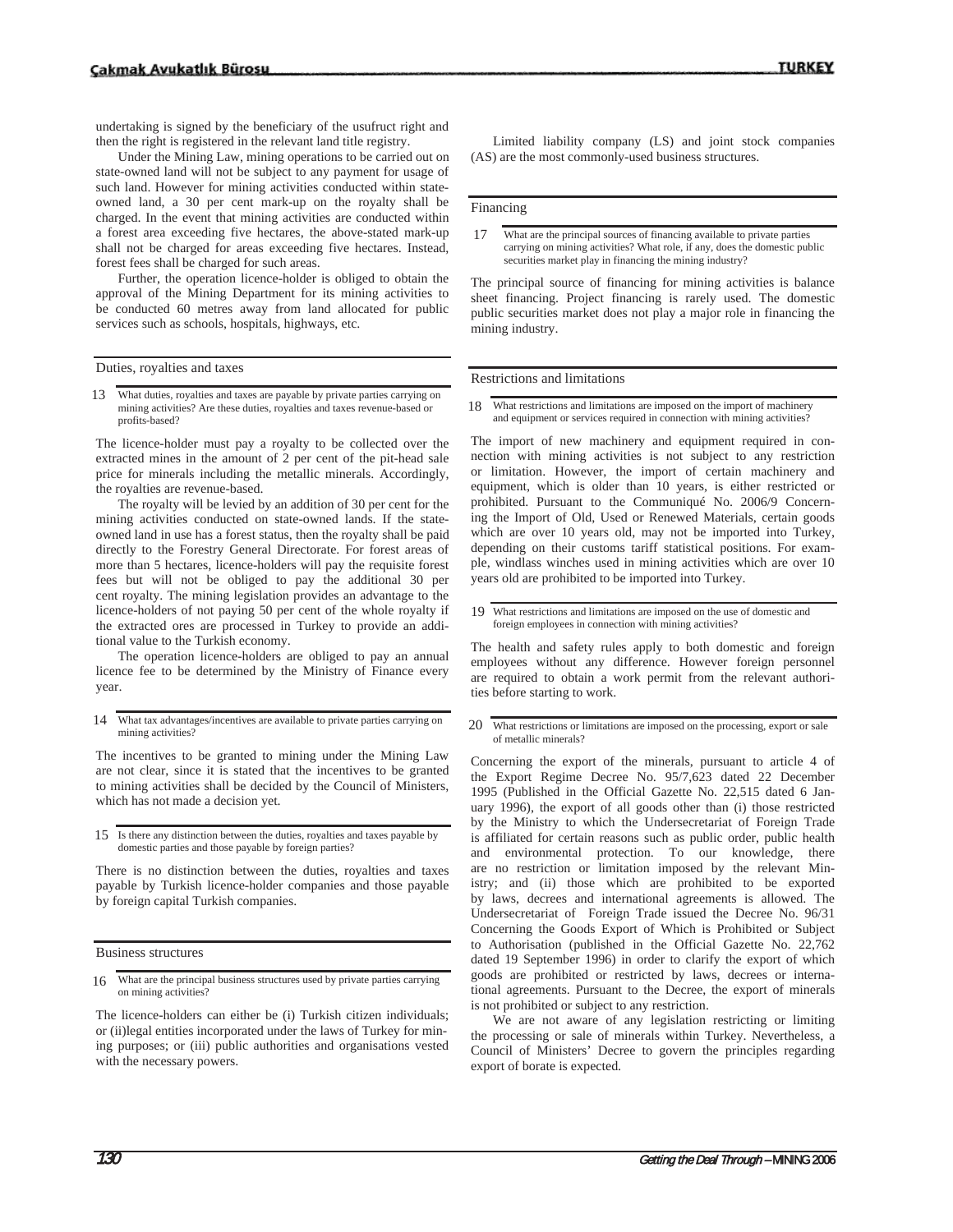What restrictions or limitations are imposed on the import of funds for mining activities or the use of the proceeds from the export or sale of metallic minerals? 21

The mining legislation does not provide any restriction or limitation on the import of funds for mining activities or the use of the proceeds from the export or sale of metallic minerals.

Pursuant to Article 41 of Communiqué No. 91-32/5 (published in the Official Gazette No. 20907 dated 20 June 1991), other than the loans obtained from or guaranteed by a foreign export credit agency, external loans must be utilized through Turkish banks or financial institutions. Drawdowns from a foreign loan must always be made through a Turkish bank and the borrower is not allowed to make drawdowns from any foreign bank.

Environment, health and safety

22 What are the principal environmental, health and safety laws applicable to the mining industry?What are the principal regulatory bodies that administer those laws?

The Labour Law No. 4,857, the Environmental Law No. 2,872 (published in the Official Gazette No. 18,132 dated 11 August 1983), and the Environmental Impact Assessment (EIA) Regulation (published in the Official Gazette No. 25,318 dated 16 December 2003) are the principal legislation applicable to the min- ing industry. However there are many other laws, regulations, communiqués and circulars applicable to the mining industry to govern the working principles in a mine, application of certain safety rules during extraction of minerals, usage of explosives, flammable and dangerous substances, complying with the necessary criteria to prevent environmental pollution, etc.

The relevant departments of the Ministry of Environment and Forestry and the Ministry of Labour are the regulatory bodies that administer the application of relevant legislation.

What is the environmental review and permitting process for a mining 23 project? How long does it normally take to obtain the necessary permits?

Mineral exploration activities are not subject to an environmental impact assessment report. In other words, only mine operation activities are subject to the EIA Regulation. The Mining Law provides that the Ministry of Environment and Forestry shall finalise the environmental impact assessment transactions for mining activities (other than exploration) within three months following the application. Although this provision aims to shorten the time spent on bureaucratic transactions, the Mining Law does not provide any remedy for failure to finalise applications within the required time.

The Mining Law aims to repeal the limitations set by certain laws and regulations regarding mining activities on allocated lands. The criteria to be applied to mining activities on allocated lands, such as forest and afforestation areas, hunting areas, special protection areas, national parks, natural parks, natural monuments, protected areas, agricultural areas, pastures, cultural protection areas, water basins, coastal areas and shore strips, territorial waters, tourism regions, culture and tourism protecttion and development areas, military forbidden zones and city reconstruction areas are governed by the Permitting Regulation. The purpose of the Permitting Regulation is to regulate the principles and procedures to be followed for the application of mining activities in the above stated allocated areas. Applications for the permits within the scope of the Permitting Regulation must be made to the Mining Department. The Mining Department shall transfer such application files to the relevant governorates or public enterprises.

In addition to the above-stated EIA report and permits for allocated lands, mining activities, depending on the technology of the project, require many other permits such as a facility permit, a non-hygienic establishment permit (required for establishments that may cause environmental pollution or biological, chemical, physically, psychologically or socially harmful effects on the environment such as mining quarries) water discharge permit, etc. Finalisation of such permits may take a long period of time.

What is the closure and remediation process for a mining project? What performance bonds/guarantees and other financial assurances are required? 24

Upon termination, expiration or abandonment of a mining licence, the licence-holder is obliged to harmonise the mine area with the environment in accordance with its operation project. Further, all assets will be transferred to the state; the licence area will be automatically opened to new activities and the licence will be tendered through public auctions. The penalties applicable to the licence-holder, in case of the licence-holder's failure to operate the mine properly or in the event the licence-holder causes any error or deficiency in the operation of the mine, are: registering the security deposit as income and termination of the licence. The licence-holder will not be subject to any further legal sanctions.

A certain amount as security deposit must be deposited for each licence. The security deposit is equal to 0.3 per cent of the annual licence fee per hectare. The Council of Ministers is authorised to increase or decrease this rate by half. However, licence security cannot be less than the annual licence fee. In the event that the security deposit is registered as income or certain deductions are made pursuant to the Mining Law, the licenceholder must deposit the deficient amount within three months. If the licence-holder fails to deposit the outstanding amount (which shall be doubled with each late payment) within the determined period, then a second period of three moths will be granted. If the licence-holder fails to deposit such amount within the second period as well, the mining activities shall be ceased. If the licence-holder fails to deposit the deficient amount by the end of the subsequent six months, the licence shall be terminated.

International treaties

What international treaties apply to the mining industry or an investment in the mining industry? 25

There are a number of treaties, to which Turkey is a signatory, of a general nature that are also applicable to the investments in the mining sector. Such treaties include the following:

- The Convention for Settlement of Investment Disputes between States and Nationals of other States (The ICSID Convention was ratified by Law No. 3460 and published in Official Gazette No. 20011 dated 6 December 1988), commonly known as the ICSID Convention, which basically allows the investors of one member country to submit its investment disputes with the host country to ICSID Arbitration; and
- bilateral Investment Treaties with more than 50 countries, including the United States of America and most of the European and Asian countries.